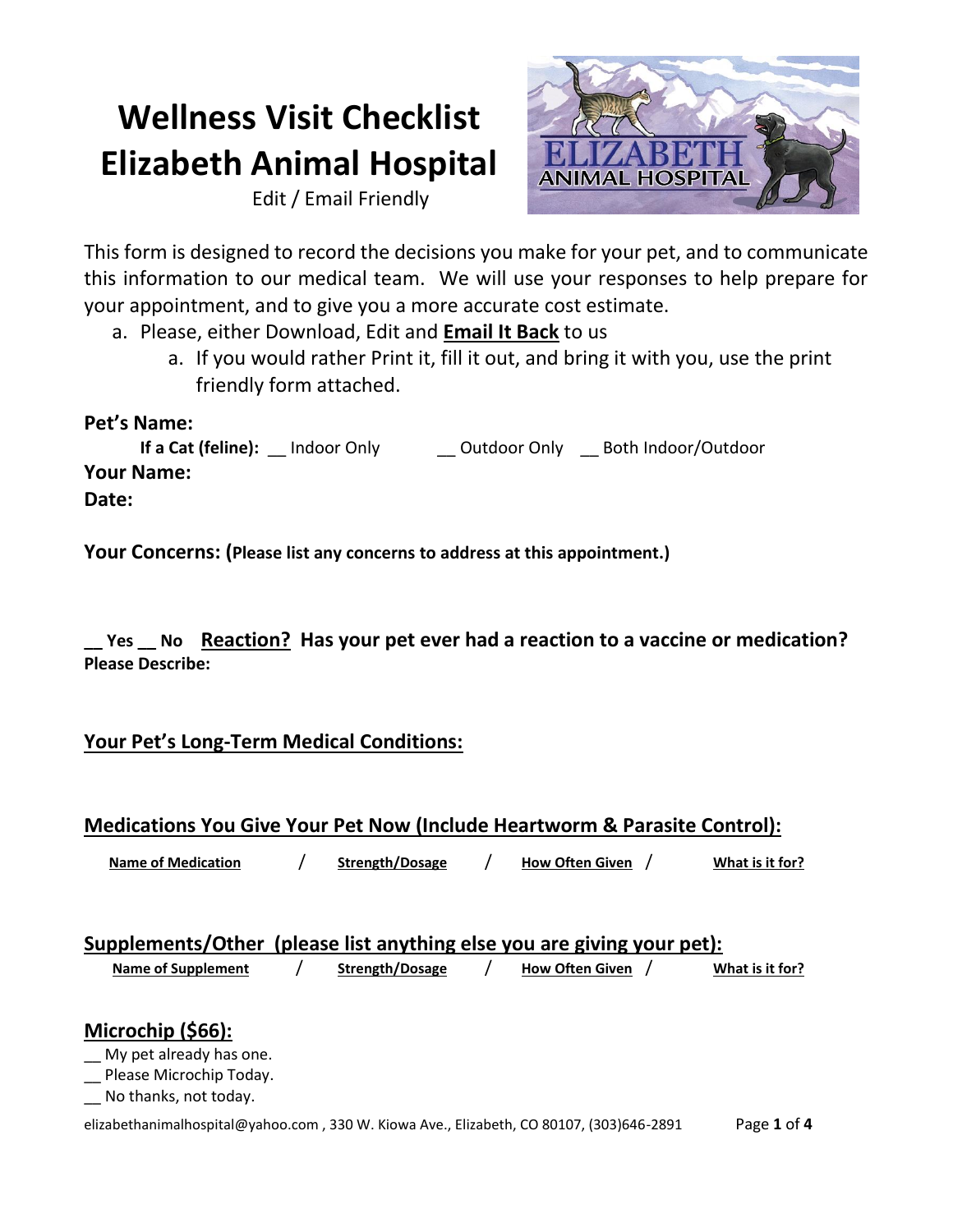# **Anal Glands (\$42):**

- Yes, please express/empty.
- \_\_ Express only if needed.
- No thanks, not today.

# **Nail Trim (\$25):**

- Yes, please trim today.
- \_\_ Trim only if needed.
- \_\_ No thanks, not today.

## **Diet:**

**\_\_ Yes \_\_ No** Do you want to discuss a diet recommendation for your pet?

## **Who in your household feeds your pet?**

#### **Foods you currently feed your pet.**

Name of Food / Amount of Food / How Often Fed

*Dry Food/Kibble:*

*Canned Food*

*Treats:*

*Table Scraps/Human Food***:** \_\_ We never feed Table Scraps/Human Food.

## **Body Condition: Please tell us how you rate your pet's current weight and body condition.**

My Pet's Weight is:

- \_\_ My pet is at a good weight right now.
- \_\_ My pet is too thin right now.
- \_\_ My pet is a little too heavy right now.
- \_\_ My pet is much too heavy right now.
- \_\_ I do not know.

#### Doctor's Opinion

- \_\_ Please have the doctor talk to me about my pet's current weight.
- \_\_ I do not want to talk about my pet's current weight.

## **Vaccines:**

**Reaction:** \_\_ Yes \_\_ No Describe here if yes.

**Split vaccines:** The doctor may recommend doing vaccines at two separate appointments, about a week apart, for the health of your pet. This is common if your pet has had a vaccine reaction or if your pet is less than 15 lbs.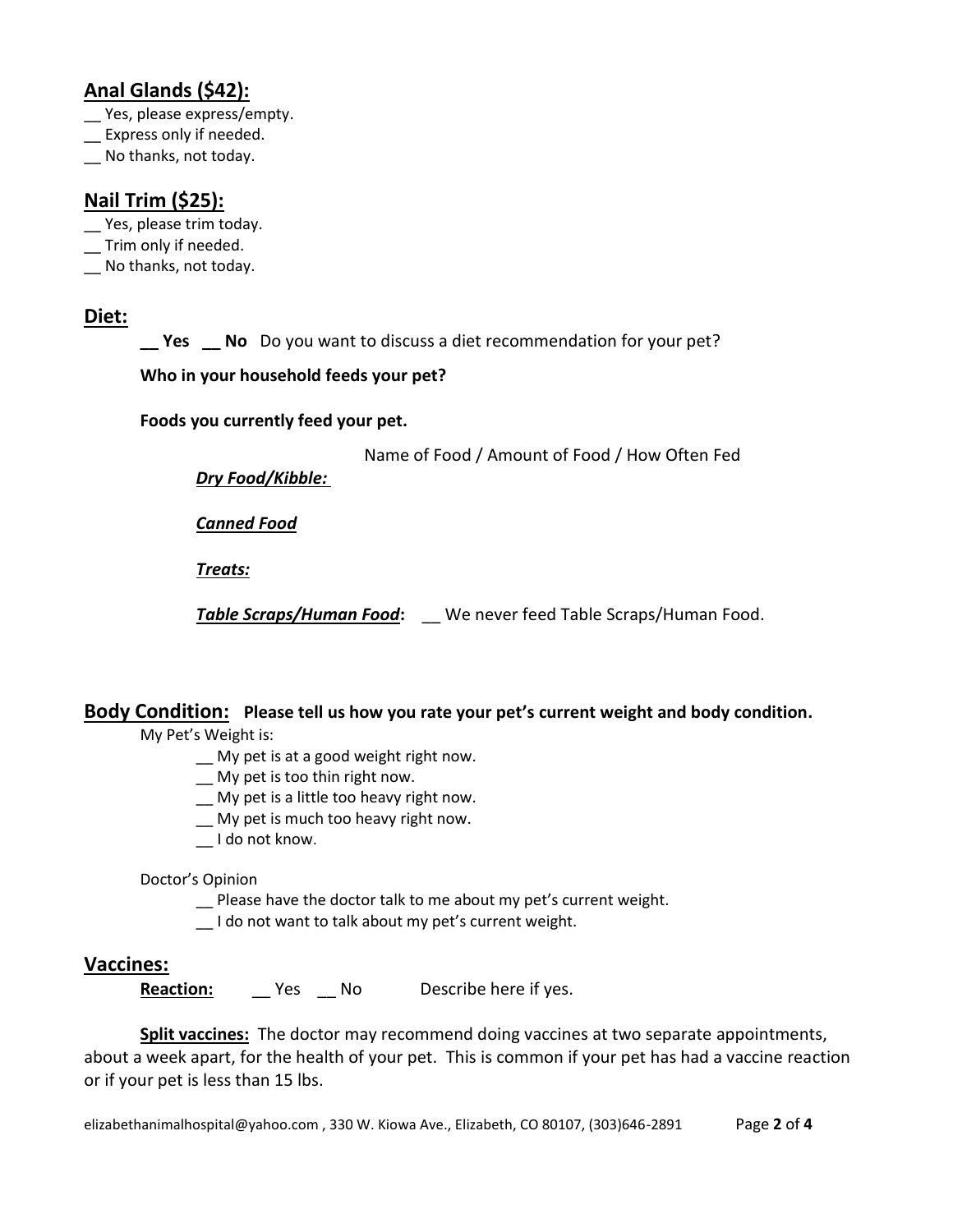- Split them if Doc recommends
- \_\_ Give all that are due today
- Split them no matter what

#### **Vaccinations to do today:**

## **Check the vaccines you would like updated today if your pet is due at this time or in the near future:**

#### **Dogs:**

CORE:

- **\_\_ Yes \_\_ No** Rabies (Included with Exam)
- **\_\_ Yes \_\_ No** DA2PP (Included with Exam)
- **\_\_ Yes \_\_ No** Bordetella (Included with Exam)
- **\_\_ Yes \_\_ No** Lepto (Included with Exam)

NON-CORE:

- **\_\_ Yes \_\_ No** Flu (Additional Charge)
- **\_\_ Yes \_\_ No** Lyme's (Additional Charge)
- **\_\_ Yes \_\_ No** Rattlesnake (Additional Charge)

**Cats:**

CORE:

 **\_\_ Yes \_\_ No** Rabies (Included with Exam)

**Yes No** FVRCP (Included with Exam)

NON-CORE:

**Pes \_\_ No** FeLV (Included with Exam)

## **Parasite Control and Prevention:**

**\_\_ Yes \_\_ No** Do you want Prevention Medication at your appointment? \_\_ Yes \_\_ NO Strongid (included today)

Roundworm, Hookworm, Whipworm

Yes No Sentinel Spectrum 6 months 12 months

Heartworm, Fleas, Tapeworm, Roundworm, Hookworm, Whipworm \_\_ Yes \_\_ No Simperica \_\_\_ 3 mo \_\_\_ 6 mo \_\_\_ 9 mo \_\_\_ 12 mo

Fleas and Ticks

# **Dental Care for your pet:**

## **Dental Home Care**

- **\_\_ Yes \_\_ No** Are you currently caring for your pet's teeth at home?
- **\_\_ Yes \_\_ No** Would you like to hear about options for dental home care?

## *My pet's dental treatment was last done by a veterinarian:*

- \_\_ Less than a year ago. Where?
- \_\_ Last year. Where?
- \_\_ More than a year ago. Where?
- \_\_ I do not know.
- \_\_ Never done before.
- **\_\_ Yes \_\_ No** Do you think your pet needs a dental treatment now?
- **\_\_ Yes \_\_ No** Do you want to discuss a dental treatment if you pet needs it?